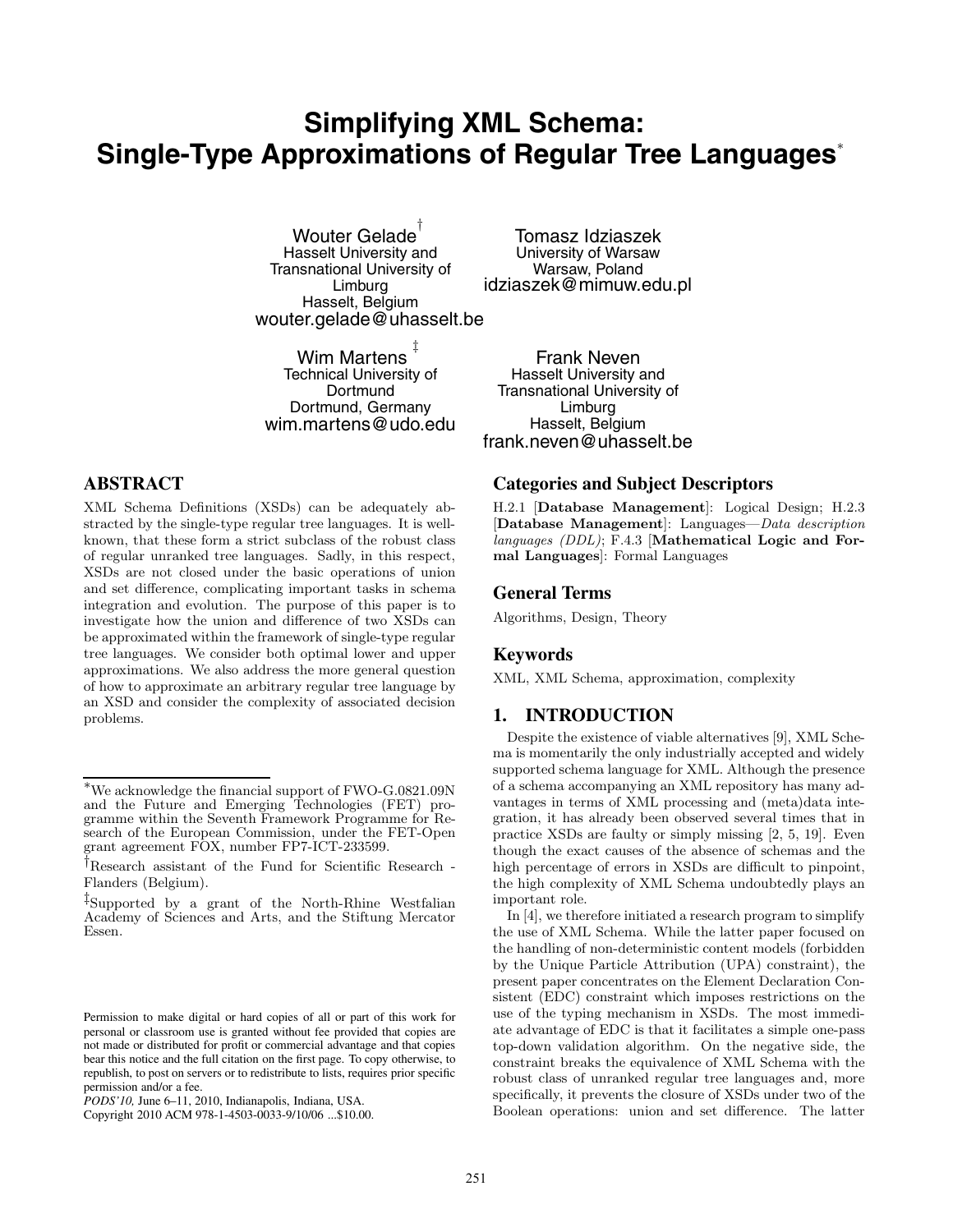defect greatly complicates common tasks in XML Schema integration and evolution where the union and difference operators play a fundamental role (cf. [3]). Indeed, merging two (or more) XSDs becomes a non-trivial task when the target schema can no longer be represented by an XSD. The same holds true for refactoring a large schema into several components. To this end, we investigate in this paper how to compute optimal approximations of the union and difference of XSDs. More general, we look into optimal approximations of arbitrary unranked regular tree languages, thereby laying the foundation of a translation from Relax NG to XML Schema.

Approximations come in two distinct flavours. Depending on the application at hand, we are either interested in a maximal lower or a minimal upper approximation. For instance, in a typical data integration scenario, where the union of two XSDs,  $X$  and  $Y$ , needs to be represented by an XSD S, we want to allow all XML data described by X and Y but at the same time minimize the amount of errors, that is, XML documents outside  $X \cup Y$ . In such a setting S needs to be a minimal upper approximation of  $X \cup Y$ . Maximal lower approximations can, for instance, be motivated by the following kind of data exchange scenario. When a Web service describes its interface by means of a schema  $X$  in Relax NG, a corresponding XSD  $S$  needs to be made available for general use. To ensure a correct handling of requests, S should only define XML documents present in  $X$ . That is,  $S$  should be a maximal lower approximation of X.

**Contributions.** We show that, for every regular unranked tree langugage  $X$ , there is a unique minimal upper  $XSD$ -approximation S. The latter approximation can be computed in exponential time when  $X$  is represented as an extended DTD (EDTD). Furthermore,  $S$  can have exponentially more types than X and in general this blow-up cannot be avoided. In strong contrast, the union and difference of two XSDs can be uniquely approximated in polynomial time. Deciding whether a given single-type EDTD is a minimal upper XSD-approximation of a EDTD is shown to be complete for pspace.

Maximal lower XSD-approximations do not behave as nicely as their upper counterparts. Indeed, even for the union of two  $XSDs X$  and Y we show that there can be infinitely many maximal lower XSD-approximations. We therefore focus on XSD-approximation which extend either X or Y . We show such approximations to be unique and to be computable in polynomial time. We show that for the special case of non-recursive unranked regular tree languages there always exists a maximal lower approximation and that it is decidable whether a given XSD is a maximal lower XSD-approximation. It is unclear whether the same results hold for arbitrary regular languages.

Using the minimization algorithm from [16], we can also minimize the output XSDs of our approximation algorithms. Since minimizing an XSD can be done in polynomial time, this extra step would cost polynomial time in the size of our output XSDs. In that sense, we can always deliver optimal representations of optimal approximations.

**Related Work.** Murata et al. established a taxonomy of XML Schema languages in terms of tree languages [17]. More precisely, they classified DTDs as the local tree languages, XSDs as the single-type tree languages (ST-REG) and Relax NG as the unranked tree languages. Furthermore, they obtained a one-pass top-down validation algorithm for ST-REG and stated (without proof) that ST-REG is not closed under union and set difference. Martens et al [15] characterized ST-REG as the subclass of the regular tree languages closed under ancestor-guarded subtree exchange, from which the failure of closure of ST-REG under union and difference easily follows. In the same paper, the authors showed that it is EXPTIME-complete to decide whether a given regular tree language can be represented by an equivalent single-type one.

To the best of our knowledge, optimal single-type approximations of regular tree languages have not been investigated.

**Outline.** Section 2 introduces the necessary definitions. In Section 3, we discuss minimal upper XSD-approximations, while we address maximal lower XSD-approximations in Section 4. Section 5 discusses how our results change when NFAs and (deterministic) regular expressions are used as content models. We conclude in Section 6.

## **2. DEFINITIONS**

For a finite set  $S$ , we denote by  $|S|$  its cardinality.

#### **2.1 Strings, trees, and contexts**

By Σ we always denote a finite alphabet. As usual, a *(nondeterministic) finite automaton (NFA)* over alphabet  $\Sigma$  is a tuple  $N = (Q, \Sigma, \delta, I, F)$ , where Q is its finite set of states,  $\Sigma$  is the alphabet,  $\delta: Q \times \Sigma \to 2^Q$  is the transition function,  $I$  is the set of initial states, and  $F$  is the set of final states. The automaton N is *state-labeled* when, for every state q, all transitions to q carry the same label. That is for each  $q \in Q$ ,  ${a \in \Sigma \mid q \in \delta(q', a) \text{ for some } q' \in Q}$  is either empty or a singleton. In the latter case, we denote this unique alphabet symbol by  $label(q)$ . The automaton N is *deterministic*, or a *DFA*, if I is a singleton and the cardinality of each set  $\delta(q, a)$  is at most one. By  $N(w)$ , we denote the set of states that N can end up in when reading  $w \in \Sigma^*$  started in some state  $q \in I$ . The *regular expressions* (RE) r over  $\Sigma$  are of the form

$$
r ::= \emptyset \mid \varepsilon \mid a \mid rr \mid r + r \mid (r)? \mid (r)^{+} \mid (r)^{*},
$$

where  $\varepsilon$  denotes the empty string and  $a$  ranges over symbols in the alphabet  $\Sigma$ . Sometimes we also use the symbol  $\cdot$ for regular expression concatenation to improve readability. As usual, we write  $L(r)$  for the language defined by regular expression r and  $L(N)$  for the language defined by finite automaton N.

The set of  $\Sigma$ -trees, denoted by  $\mathcal{T}_{\Sigma}$ , is inductively defined as follows: (1) every  $a \in \Sigma$  is a  $\Sigma$ -tree; and (2) if  $a \in \Sigma$ and  $t_1,\ldots,t_n\in\mathcal{T}_{\Sigma}$  for  $n\geq 1$  then  $a(t_1,\ldots,t_n)$  is a  $\Sigma$ -tree. There is no a priori bound on the number of children of a node in a Σ-tree; such trees are therefore *unranked*. In the following, when we say tree we always mean a  $\Sigma$ -tree. A *tree language* is a set of trees.

For every tree t, the *set of nodes* of t, denoted by  $Dom(t)$ , is the set defined as follows: if  $t = a(t_1, \ldots, t_n)$  with  $a \in \Sigma$ ,  $n \geq 0$ , and  $t_1, \ldots, t_n \in \mathcal{T}_{\Sigma}$ , then  $\text{Dom}(t) = {\varepsilon} \cup \{iu : 1 \leq$  $i \leq n, u \in \text{Dom}(t_i)$ . Thus,  $\varepsilon$  represents the root while ui represents the *i*-th child of u. For a node  $v \in Dom(t)$ , we denote the  $\Sigma$ -label of v by lab<sup>t</sup> $(v)$ . When v has n children, we denote by ch-str<sup>t</sup> $(v)$  the child-string of v, i.e., the string  $\mathrm{lab}^{t}(v1)\cdots \mathrm{lab}^{t}(vn)$ . Denote by  $t_{1}[v\leftarrow t_{2}]$  the tree obtained from a tree  $t_1$  by replacing the subtree rooted at node  $v$  of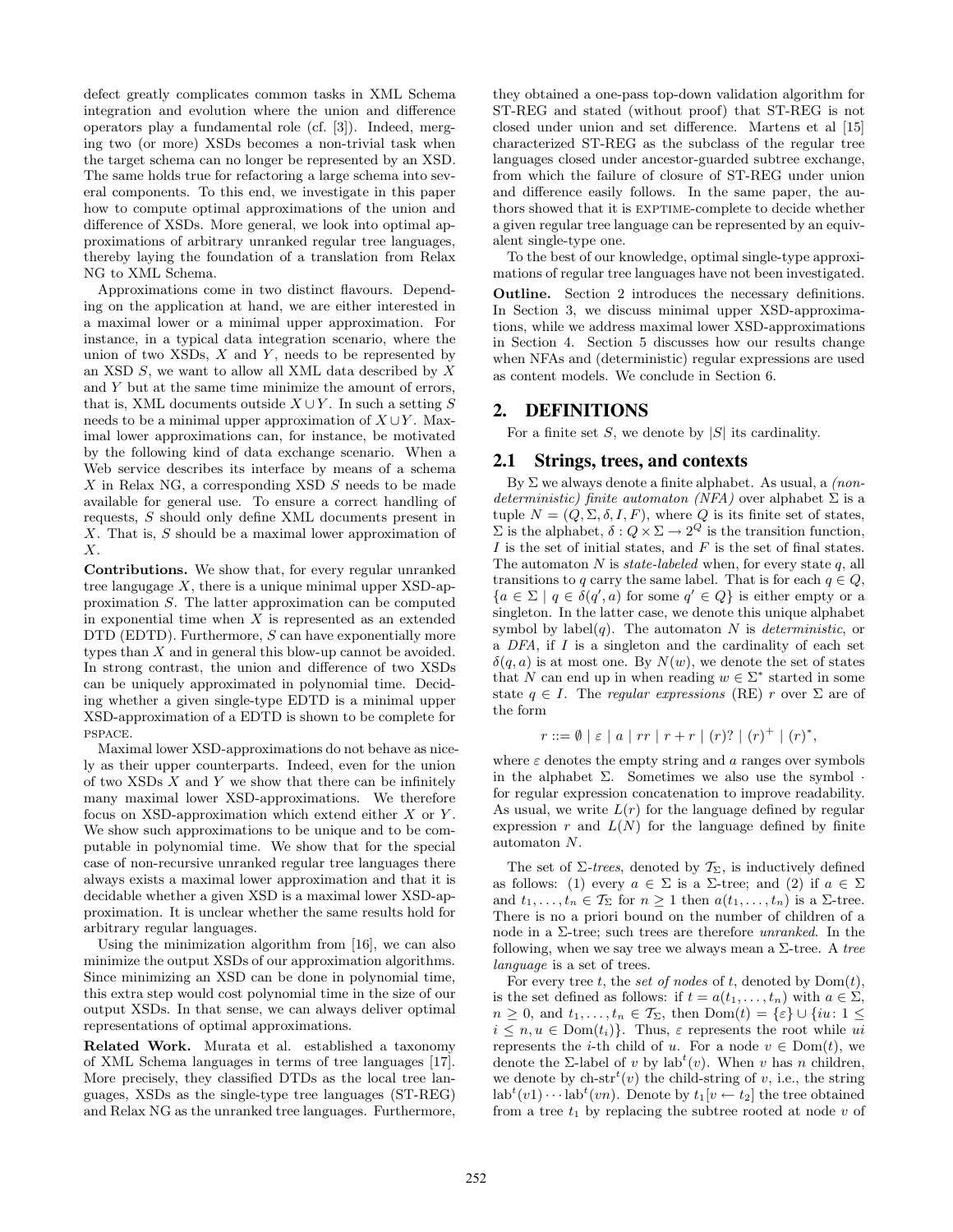$t_1$  by  $t_2$ ; hence, in  $t_1[v \leftarrow t_2]$ , the label of v is the root label of  $t_2$ . By subtree<sup>t</sup> $(v)$  we denote the subtree of t rooted at v.

A *context* is a tree with a "hole" marker •. More specifically, a context C is a tree over the alphabet  $\Sigma \cup (\Sigma \times \{\bullet\})$ in which all nodes are labeled with  $\Sigma$ -symbols, except for one leaf that is labeled with  $(a, \bullet)$  for some  $a \in \Sigma$ . Given a context C with a hole marker at node u and a tree  $t' =$  $a(t_1,...,t_n)$ , we denote by  $C[t']$  the *Σ*-tree  $C[u \leftarrow t']$ . If  $C'$  is another context with root label a or  $(a, \bullet)$ , we denote by  $C[C']$  the context  $C[u \leftarrow C']$ . We say that we *apply* the context  $C$  to tree  $t'$  (respectively, context  $C'$ ). Notice that we can only apply a context  $C$  to a tree  $t'$  (respectively, context  $C'$ ) if the root of t' (respectively,  $C'$ ) bears the same Σ-label as the distinguished leaf in C.

## **2.2 XML schema languages**

We abstract XML Document Type Definitions (DTDs) as follows:

DEFINITION 2.1. A *DTD* is a tuple  $(\Sigma, d, S_d)$ , where  $\Sigma$ is a finite alphabet, d is a function that maps  $\Sigma$ -symbols to regular string languages over  $\Sigma$ , and  $S_d \subseteq \Sigma$  is the set of start symbols. For notational convenience we sometimes denote  $(\Sigma, d, S_d)$  by d.

A tree t *satisfies* d if its root is labeled by an element of  $S_d$ and, for every node v with label a, the child-string ch-str<sup>t</sup> $(v)$ is in the language defined by  $d(a)$ . By  $L(d)$  we denote the language of trees satisfying d.

The *size* of a DTD is  $|\Sigma| + |S_d| + |d|$  where |d| refers to the size of the representations of the regular string languages. Unless specified otherwise, we represent all such regular string languages by DFAs.<sup>1</sup> Hence,  $|d|$  is the sum of the sizes of all DFAs representing languages  $d(a)$  for  $a \in \Sigma$ .

To boost its expressiveness, the XML Schema specification extends DTDs with a typing mechanism, abstracted in the form of extended DTDs as follows [17, 18]:

Definition 2.2. An *extended DTD* (EDTD) is a tuple  $D = (\Sigma, \Delta, d, S_d, \mu)$ , where  $\Delta$  is a finite set of *types*,  $(\Delta, d, S_d)$ is a DTD and  $\mu$  is a mapping from  $\Delta$  to  $\Sigma$ .

A tree t satisfies D if  $t = \mu(t')$  for some  $t' \in L(d)$ . Again, we denote by  $L(D)$  the language of trees satisfying D.

Extended DTDs are well-known to define the class of *unranked regular tree languages (UREG)* [7, 18]. The size of an EDTD is  $|\Sigma|$  plus the size of its underlying DTD.

Proviso 2.3. *In this paper, we assume that all EDTDs are* reduced. Formally an EDTD  $(\Sigma, \Delta, d, S_d, \mu)$  is reduced *if, for each type*  $\tau \in \Delta$ *, there exists a tree*  $t' \in L(d)$  *and a* node *u* such that  $\mathrm{lab}^{t'}(u) = \tau$ . It is widely known that *an equivalent reduced EDTD can be computed from a given EDTD in polynomial time (see, e.g., [1, 14]).*

As the *Element Declarations Consistent* rule severely constrains the use of the typing mechanism [10], extended DTDs do not constitute a satisfactory abstraction of XSDs. Therefore, XSDs are commonly abstracted as single-type EDTDs [17, 15, 13]:

Definition 2.4. A *single-type EDTD* (*stEDTD* in short) is an EDTD  $(\Sigma, \Delta, d, S_d, \mu)$  with the property that no two types  $\tau$  and  $\tau'$  exist with  $\mu(\tau) = \mu(\tau')$  such that  $\tau$  and  $\tau'$  occur *(i)* both in  $S_d$  or *(ii)* both in the same regular expression.

We refer to ST-REG as the class of tree languages definable by single-type EDTDs. The *type-size* of a language T in ST-REG is min{ $|\Delta| | L(D) = T$  and  $D = (\Sigma, \Delta, d, S_d, \mu)$ }, i.e., the smallest number of types among all stEDTDs defining T.

Martens et al. provided several alternative characterizations of single-type EDTDs [15, 13]. One of these is a simple extension of DTDs, which we define next. We denote by anc-str<sup> $t(v)$ </sup> the sequence of labels on the path from the root to  $v$  including both the root and  $v$  itself.

DEFINITION 2.5. A *DFA-based DTD* is a pair  $(A, d)$ , where  $A = (Q, \Sigma, \delta, \{q_{\text{init}}\})$  is a state-labeled DFA with initial state  $q<sub>init</sub>$  and without final states, and d is a function mapping  $Q \setminus \{q_{\text{init}}\}$  to regular languages over  $\Sigma$ .

A tree t *satisfies* D if, for every node u,  $A(\text{anc-str}^t(u)) =$  ${q}$  implies ch-str<sup>t</sup>(u) is in the language defined by  $d(q)$ .

Proposition 2.6 ([13]). *DFA-based DTDs are expressively equivalent to single-type EDTDs and one can translate between DFA-based DTDs and single-type EDTDs in linear time.*

We next recall a fundamental characterization of singletype EDTDs in terms of a subtree-exchange property, graphically illustrated in Figure 1.

Definition 2.7. A tree language T is *closed under ancestor-guarded subtree exchange* if the following property holds. Whenever for two trees  $t_1, t_2 \in T$  with nodes  $v_1, v_2$ respectively, anc-str<sup>t<sub>1</sub></sup>( $v_1$ ) = anc-str<sup>t<sub>2</sub></sup>( $v_2$ ) then

$$
t_1[v_1 \leftarrow \text{subtree}^{t_2}(v_2)] \in T.
$$

THEOREM 2.8 ([15]). *A regular tree language T is definable by a single-type EDTD if and only if it is closed under ancestor-guarded subtree exchange.*

#### **2.3 XSD-Approximations**

Here we define the notions of lower and upper XSD-approximations which constitute the central theme of this work.

Definition 2.9. An *upper XSD-approximation* of a tree language  $T$  is a language  $T'$  definable by a single-type EDTD that contains T. An upper XSD-approximation is *minimal* if there is no other upper XSD-approximation  $X$  of  $T$  such that  $T \subseteq X \subset T'$ .

A *lower XSD-approximation* of a tree language T is a language  $T'$  definable by a single-type EDTD that is contained in T. A lower XSD-approximation is *maximal* if there is no other lower XSD-approximation  $X$  of  $T$  such that  $T' \subset X \subseteq T$ .

#### **2.4 Complexity-Theoretic Results**

We recall a complexity-theoretic result about EDTDs which we use in the remainder of the paper. The following theorem follows from a well-known result by Seidl [20], and the close correspondence between EDTDs and tree automata discussed by Papakonstantinou and Vianu [18].

<sup>&</sup>lt;sup>1</sup>In Section 5, we discuss how our results change when (deterministic) regular expressions and NFAs are used. Note also that XML Schema restricts regular expressions to be deterministic, a strict subclass of DFAs. In fact, any deterministic regular expression can be translated in quadratic time to a corresponding DFA.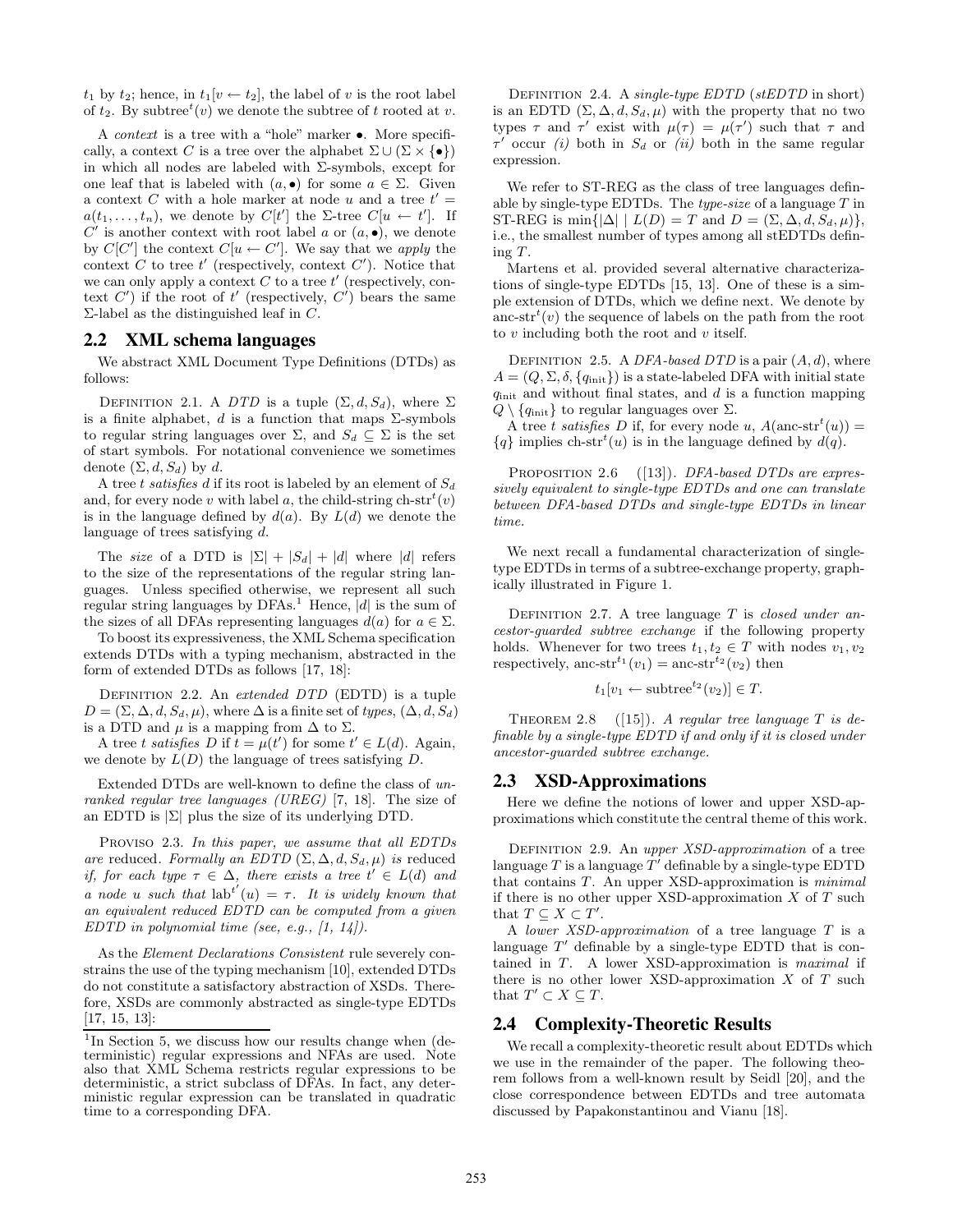

**Figure 1:** Ancestor-guarded subtree exchange  $(\text{anc-str}^{t_1}(v_1) = \text{anc-str}^{t_2}(v_2)).$ 

Theorem 2.10 ([18, 20]). *The universality problem for EDTDs, i.e., deciding whether*  $\mathcal{T}_{\Sigma} \subset L(D)$  *for an EDTD D,*  $is$  EXPTIME-complete.

Notice that, since  $\mathcal{T}_{\Sigma}$  is definable by a DTD, also the inclusion problem  $L(D_1) \subseteq L(D_2)$  is EXPTIME-complete if  $D_2$  is an EDTD and  $D_1$  is either a DTD or stEDTD.

# **2.5 Single-type closure and derivation trees**

DEFINITION 2.11. We denote by  $closure(T)$  the smallest tree language closed under ancestor-guarded subtree exchange which contains T. We will write closure $(t_1, t_2)$  if  $T =$  $\{t_1, t_2\}.$ 

By Lemma 2.12 this notion is well-defined.

LEMMA 2.12. *Let*  $(X_i)_{i \in I}$  *be an arbitrary family of tree languages where each* X<sup>i</sup> *is closed under ancestor-guarded subtree exchange. Then the intersection*  $\bigcap_{i \in I} X_i$  *is also closed under ancestor-guarded subtree exchange.*

PROOF. Let  $X = \bigcap_{i \in I} X_i$ . Let  $t_1, t_2$  be two trees from X with nodes  $v_1, v_2$  resp., and anc-str<sup>t<sub>1</sub></sup> $(v_1) = \text{anc-str}^{t_2}(v_2)$ . For each  $i \in I$  we have  $t_1, t_2 \in X_i$  and thus  $t = t_1[v_1 \leftarrow$ subtree<sup> $t_2$ </sup>(*v*<sub>2</sub>)]  $\in X_i$ . Therefore  $t \in X$ , and thus X is closed under ancestor-guarded subtree exchange.  $\Box$ 

DEFINITION 2.13. Let X be a tree language and t a tree from closure $(X)$ . A *derivation tree* of t with respect to X is a binary tree  $\vartheta$  labeled with trees from closure  $(X)$  such that:

- The root of  $\vartheta$  is labeled with t: lab<sup> $\vartheta(\varepsilon) = t$ .</sup>
- For each leaf  $v \in \text{Dom}(\vartheta)$  we have  $\text{lab}^{\vartheta}(v) \in X$ .
- For each internal node  $v \in Dom(\vartheta)$  and  $i \in \{0,1\},\$ let  $t_i = \text{lab}^{\vartheta}(vi)$ . Then there are nodes  $u_i \in \text{Dom}(t_i)$ such that anc-str<sup>t<sub>0</sub></sup>(u<sub>0</sub>) = anc-str<sup>t<sub>1</sub></sup>(u<sub>1</sub>) and lab<sup> $\vartheta$ </sup>(v) =  $t_0[u_0 \leftarrow \text{subtree}^{t_1}(u_1)].$

Lemma 2.14. *Let* X *be a tree language. For any tree* t*,*  $t \in \text{closure}(X)$  *if and only if t has a derivation tree with respect to* X*.*

## **3. UPPER XSD-APPROXIMATIONS**

In this section, we consider upper XSD-approximations of EDTDs. In general, constructing an optimal upper XSD-approximation of an EDTD requires exponential time. However, given two single-type EDTDs  $D_1$  and  $D_2$ , we can construct optimal upper XSD-approximations for languages  $L(D_1) \cup L(D_2)$ ,  $L(D_1) \cap L(D_2)$ , and  $\mathcal{T}_{\Sigma} \backslash L(D_1)$  in polynomial time.

## **3.1 EDTDs**

We show that for every regular tree language there exists an unique upper XSD-approximation. In particular, the latter approximation can be obtained by determinizing the type automaton corresponding to the given EDTD. The overall construction can be computed in exponential time and results in an approximation of exponential type-size which in general cannot be avoided.

DEFINITION 3.1. The *type automaton* of an EDTD  $D =$  $(\Sigma, \Delta, d, S_d, \mu)$  is a state-labeled NFA  $N = (Q, \Sigma, \delta, \{q_{\text{init}}\})$ without final states such that  $Q = \Delta \oplus \{q_{\text{init}}\}$  and for each  $q \in Q$ 

- if  $q = q_{\text{init}}$ , then  $\delta(q, a) = {\tau | \mu(\tau) = a \text{ and } \tau \in S_d},$ and
- otherwise,  $\delta(q, a) = {\tau \mid \mu(\tau) = a \text{ and } \tau \text{ occurs in}}$ (some string in)  $d(q)$ .

EXAMPLE 3.2. Consider the following EDTD  $D = (\Sigma,$  $(\Delta, d, S_d, \mu)$ , with  $\Delta = {\{\tau_{\mathsf{a}}, \tau_{\mathsf{b}}^1, \tau_{\mathsf{b}}^2\}}$ ,  $S_d = {\{\tau_{\mathsf{a}}\}}$  and  $\mu(\tau_{\mathsf{a}}) = \mathsf{a}$ ,  $\mu(\tau_{\tt b}^1) = \mu(\tau_{\tt b}^2) = {\tt b}$ :

$$
\begin{array}{l} \tau_{\text{a}}\rightarrow\tau_{\text{a}}+\tau_{\text{b}}^{1}\\ \tau_{\text{b}}^{1}\rightarrow\tau_{\text{b}}^{2}+\varepsilon\\ \tau_{\text{b}}^{2}\rightarrow\tau_{\text{a}}+\tau_{\text{b}}^{2}+\varepsilon \end{array}
$$

Then, this is the type automaton of D:



We make the following observations:

- Observation 3.3. *(1) Given an EDTD, its type automaton can be constructed in linear time.*
- *(2) For each EDTD, the state* q*init of its type automaton has no incoming transitions.*
- *(3) The type automaton of an EDTD* D *is a DFA if and only if* D *is a single-type EDTD.*

Here we give a general construction for the upper approximation of a given EDTD  $D = (\Sigma, \Delta, d, S_d, \mu)$ . Let  $N = (Q_N, \Sigma, \delta_N, \{q_{\text{init}}\})$  be the type automaton of D, and let  $A_N = (Q, \Sigma, \delta, \{\{q_{\text{init}}\}\})$  be the DFA obtained from N by performing the standard subset construction. That is,  $Q \in 2^{Q_N}$  is the smallest set such that  $\{q_{\text{init}}\} \in Q$  and whenever  $S \in Q$  then for every  $a \in \Sigma$ ,  $\bigcup_{q \in S} \delta_N(q, a) \in Q$ . By construction and Observation  $3.3(2)$ , each non-initial state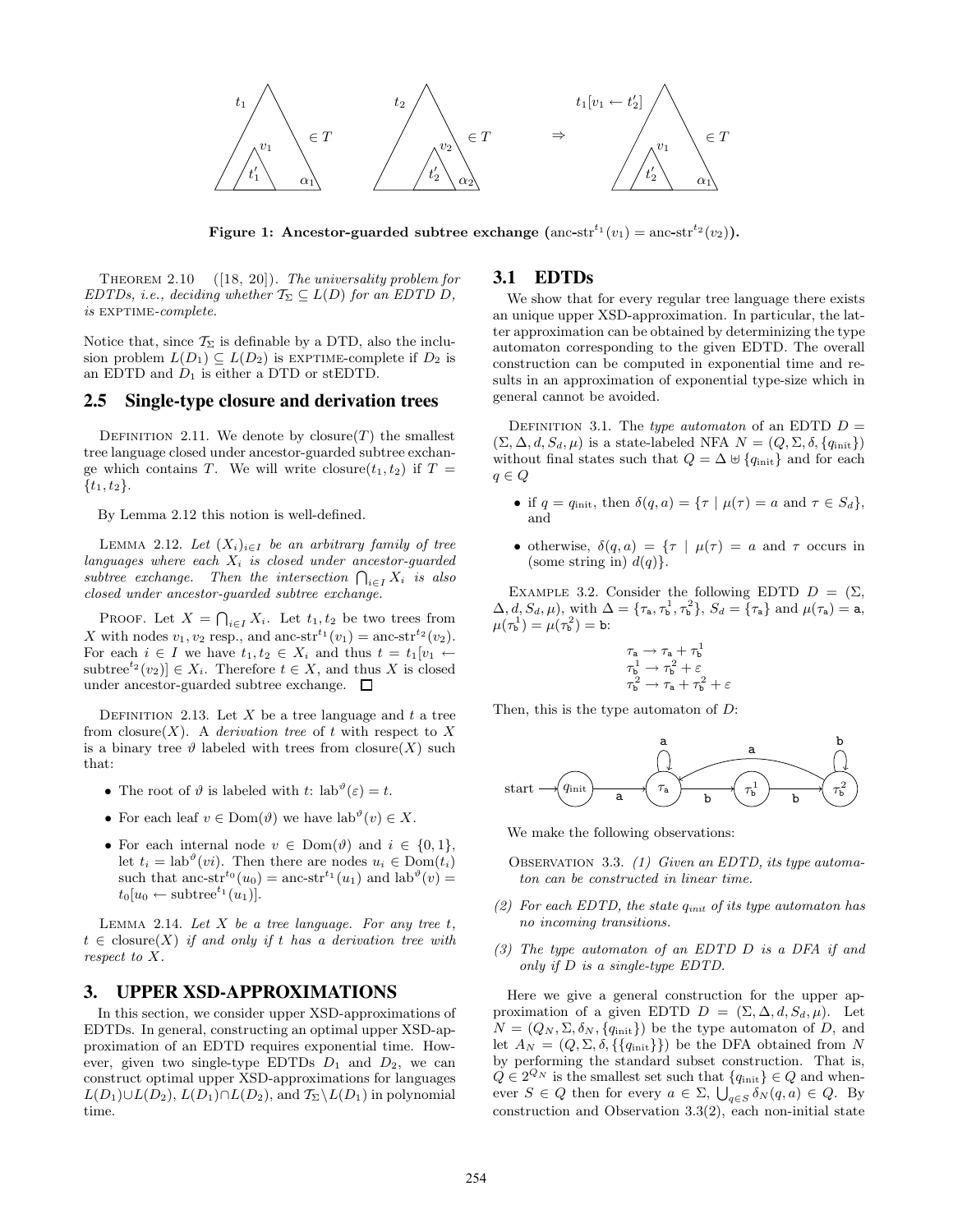consists of a set of types S of D with  $\mu(\tau) = \mu(\tau')$  for all  $\tau, \tau' \in S$ . Then define the DFA-based DTD  $(A_N, d')$  with

$$
d'(S) := \bigcup_{\tau \in S} \mu(d(\tau)) \quad \text{for every } S \in Q.
$$

Here,  $\mu$  is canonically extended to languages.

Theorem 3.4 will show that  $(A_N, d')$  is in fact a minimal upper XSD-approximation of D.

Theorem 3.4. *The minimal upper XSD-approximation of an EDTD is unique and can be computed in exponential time. There is a family of EDTDs*  $(D_n)_{n>2}$ *, such that the size of every*  $D_n$  *is*  $O(n)$  *but the type-size of the minimal upper XSD-approximation is*  $\Omega(2^n)$ *.* 

We conclude this section by discussing the complexity of testing whether a given single-type EDTD is the minimal upper XSD-approximation of an EDTD. The proof makes use of the following lemma which is interesting in its own right as it contrasts with the EXPTIME-completeness of testing equivalence of an EDTD and a single-type EDTD (Theorem 2.10). Recall from Section 2 that EDTDs use DFAs and not NFAs to represent their regular string languages, which is crucial for the following lemma.

LEMMA 3.5. Let  $D_1$  be an EDTD and let  $D_2$  be a single*type EDTD. Testing whether*  $L(D_1) \subseteq L(D_2)$  *is in* PTIME.

Using the previous lemma and an on-the-fly construction of the minimal upper XSD-approximation we get the following theorem.

Theorem 3.6. *Deciding whether a single-type EDTD is a minimal upper XSD-approximation of a given EDTD is* pspace*-complete.*

#### **3.2 Unions of XSDs**

We next address the optimal upper XSD-approximation for the union of two XSDs.

Theorem 3.7. *Let* D<sup>1</sup> *and* D<sup>2</sup> *be two single-type EDTDs. The minimal upper XSD-approximation of*  $L(D_1) \cup L(D_2)$  *is unique and can be computed in time*  $O(|D_1||D_2|)$ *. There is a family of pairs of single-type EDTDs*  $(D_1^n, D_2^n)_{n \geq 1}$ , such that the size of every  $D_1^n$  and  $D_2^n$  is  $O(n)$  but the type-size of *the minimal upper XSD-approximation for*  $L(D_1^n) \cup L(D_2^n)$ *is*  $\Omega(n^2)$ .

PROOF. Let D be an EDTD for the language  $L(D_1) \cup$  $L(D_2)$ . The type automaton of D is the product<sup>2</sup> of the type automata of  $D_1$  and  $D_2$ . The determinization process of Section 3.1 can in this case be performed in time  $O(|D_1||D_2|)$ . Therefore, the type-size of the minimal upper XSD-approximation D' for  $\hat{L}(D_1) \cup L(D_2)$  is  $O(|D_1||\hat{D_2}|)$ . Furthermore, since each DFA in  $D'$  is the union of at most one DFA in  $D_1$  and one in  $D_2$ , the size of D' is also  $O(|D_1||D_2|)$ . It follows from the proof of Theorem 3.4 that this is the unique minimal upper XSD-approximation. We omit The proof of the  $\Omega(n^2)$  lower bound.  $\square$ 

## **3.3 Intersection of XSDs**

PROPOSITION 3.8. Let  $D_1$  and  $D_2$  be single type EDTDs. *Their intersection*  $L(D_1) \cap L(D_2)$  *is definable by a singletype EDTD.*

PROOF. This follows from Lemma 2.12, from the fact that regular languages are closed under intersection, and from Theorem 2.8.  $\Box$ 

Therefore, the minimal upper XSD-approximation will in fact be equal to the intersection.

THEOREM 3.9. Let  $D_1$  and  $D_2$  be two single-type EDTDs. *The minimal upper XSD-approximation of*  $L(D_1) \cap L(D_2)$  *is unique, accepts precisely*  $L(D_1) \cap L(D_2)$  *and can be computed in time*  $O(|D_1||D_2|)$ *. There is a family of pairs of single-type*  $EDTDs$   $(D_1^n, D_2^n)_{n \geq 1}$ , such that the size of every  $D_1^n$  and  $D_2^n$ *is* O(n) *but the type-size of the minimal upper XSD-approximation for*  $L(D_1^n) \cap L(D_2^n)$  *is*  $\Omega(n^2)$ *.* 

PROOF. The construction for the intersection of  $D_1$  and  $D_2$  is analogous to the construction in the proof of Theorem 3.7, with the difference that now we need to construct the *intersection* of the two internal DFAs. (I.e., for  $d'(S)$ , we need to construct  $\bigcap_{\tau \in S} \mu(d(\tau))$ .) However, since the standard product construction of DFAs can also construct the intersection, this construction is also possible in time  $O(|D_1||D_2|)$ . Correctness of this construction can be proved through the characterization in Proposition 2.6. We omit the proof of the  $\Omega(n^2)$  lower bound.  $\square$ 

## **3.4 Complements of XSDs**

We next show that the complement of an XSD can be uniquely approximated within polynomial time.

Theorem 3.10. *Let* D *be a single-type EDTD. The minimal upper XSD-approximation for the complement of* D *is unique and can be computed in time polynomial in* |D|*.*

PROOF. Let  $D = (\Sigma, \Delta, d, S_d, \mu)$  and let  $(A, f)$  be the DFA-based DTD equivalent to D with  $A = (\Delta, \Sigma, \delta, \{q_{\text{init}}\}).$ According to the definition of a DFA-based DTD, a tree t is in  $L(A, f)$  if and only if for every  $v \in Dom(t)$  with  $A(\text{anc-str}^{\tilde{t}}(v)) = {\tau},$  we have that  $\text{ch-str}^{\tilde{t}}(v) \in L(f(\tau)).$ 

We will prove the theorem in two steps: first we will construct an EDTD  $D_c$  for the complement of D and then we will show that the minimal upper approximation of  $D_c$  can be constructed in polynomial time.

A tree t is in  $\mathcal{T}_{\Sigma} \setminus L(A, f)$  if and only if there exists a  $v \in$ Dom(t) with  $A(\text{anc-str}^t(v)) = \{\tau\}$  such that ch-str<sup>t</sup>(v)  $\notin$  $L(f(\tau))$ . When given a tree t, the EDTD  $D_c$  guesses the path until such a node v and tests whether ch-str<sup>t</sup>(v)  $\notin$  $L(f(\tau))$ . Formally, for the definition of  $D_c = (\Sigma, \Delta_c, d_c, S_{d_c})$  $\mu_c$ ), we use two sets of types:  $\Delta$  and  $\Sigma$ . We use  $\Delta$  to guess the path to  $v$  and we use  $\Sigma$  as the set of types that accept every tree. More formally:

- (1)  $\Delta_c = \Delta \boxplus \Sigma;$
- (2) for every  $\tau \in \Delta$ ,  $\mu_c(\tau) = \mu(\tau)$  and, for every  $a \in \Sigma$ ,  $\mu_c(a) = a;$
- (3)  $S_{d_c} = S_d \oplus (\Sigma \setminus \mu(S_d));$
- (4) for every  $\tau \in \Delta$ ,

$$
d_c(\tau) = (\Sigma^* \setminus f(\tau)) + \Sigma^* \cdot \bigcup_{a \in \Sigma} \delta(\tau, a) \cdot \Sigma^*;
$$

(5) for every  $a \in \Sigma$ ,  $d_c(a) = \Sigma^*$ .

The EDTD  $D_c$  accepts  $\mathcal{T}_{\Sigma} \backslash L(D)$  and  $|D_c| = O(|\Sigma||D|)$ . The factor  $|\Sigma|$  in this complexity arises from rule (4) in which a

<sup>2</sup>For more details on the standard product construction of automata, see, e.g., [12].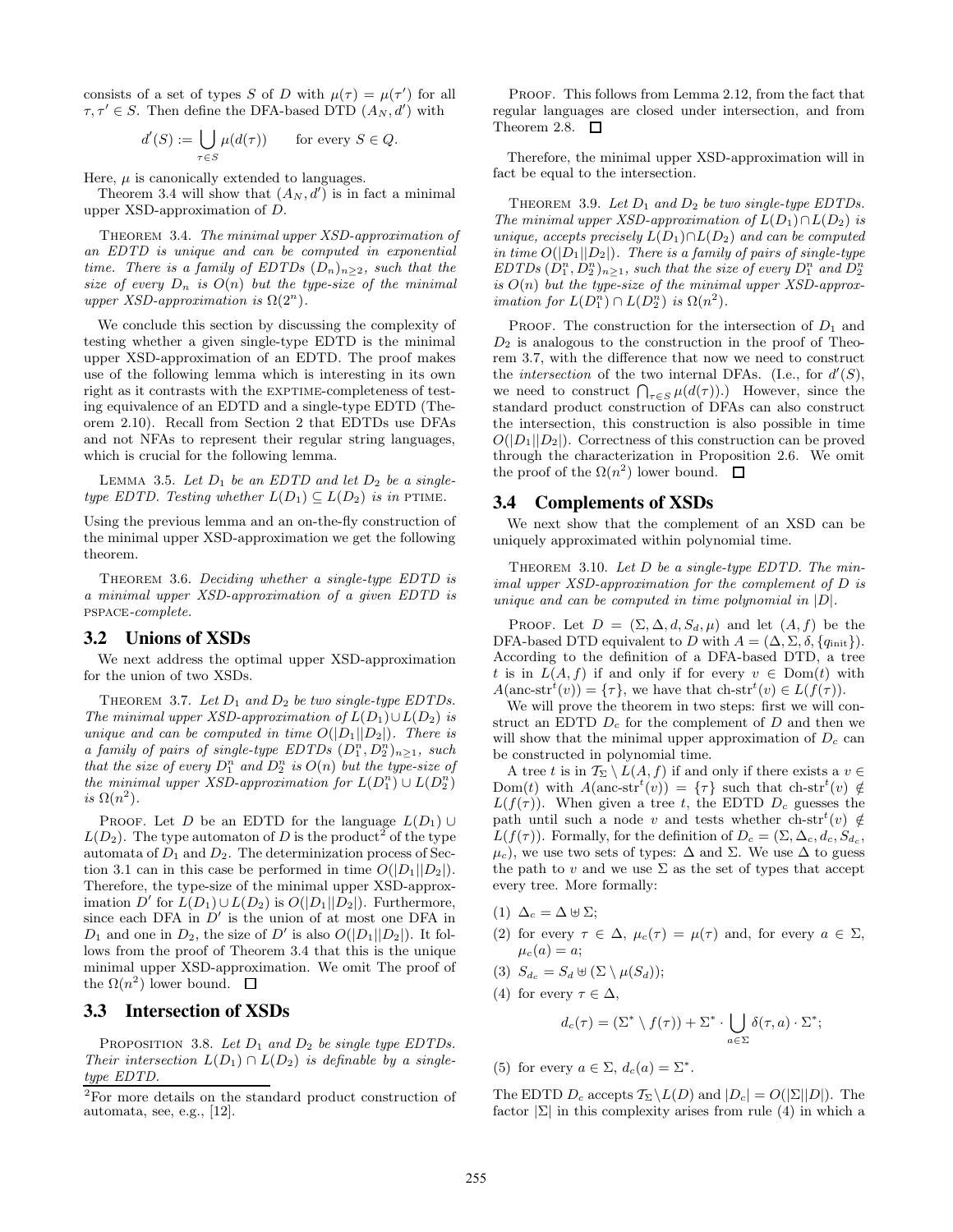product construction between a complement DFA of D and a DFA of size  $O(|\Sigma|)$  must be performed.

To prove that the minimal upper approximation of  $L(D<sub>c</sub>)$ can be computed in polynomial time, we need to prove that determinizing the type automaton of  $D<sub>c</sub>$  using the subset construction can be done in polynomial time. To this end, let us first investigate the type automaton  $N_c$  of  $D_c$ . This type automaton contains the type automaton A of D as a sub-automaton: rule (3) includes all the outgoing transitions from  $q_{\text{init}}$ , and rule number (4) includes all other transitions. The transitions that  $N_c$  has in addition, are the ones entering the states in  $\Sigma$ . These transitions arise from rules (3), (4), and (5). The  $\Sigma$ -states form a clique due to rule (5).

Due to the structure of  $N_c$ , the subset construction results in an automaton in which every state is a subset of  $\{\tau, a\}$ for some  $\tau \in \Delta, a \in \Sigma$ . The reason is that, after reading a string,  $N_c$  can never arrive in two different states of type  $Δ$  or two different states of type  $Σ$ . Therefore, the subset determinization algorithm on  $N_c$  can be performed in time  $|\Sigma||N_c|$ . This shows that the minimal upper approximation of the complement of  $D$  can be computed in polynomial time in the size of  $D.$   $\qed$ 

Since single-type EDTDs are closed under intersection, and we can construct the intersetion in polynomial time, we also have the following corollary.

COROLLARY 3.11. *Let*  $D_1$  *and*  $D_2$  *be single-type EDTDs. The minimal upper approximation of*  $L(D_1) \setminus L(D_2)$  *can be computed in time polynomial in*  $|D_1| + |D_2|$ *.* 

PROOF. Let D be an EDTD for language  $L(D_1) \setminus L(D_2)$ . Since  $L(D_1) \setminus L(D_2) = L(D_1) \cap (\mathcal{T}_{\Sigma} \setminus L(D_2))$ , the type automaton of  $D$  is an intersection of type automata of  $D_1$  and the complement of  $D_2$ . Construction and determinization of this intersection can be performed in polynomial time using the standard product construction.  $\Box$ 

# **4. LOWER XSD-APPROXIMATIONS**

For lower approximations the picture is not so nice. First of all, there can be infinitely many maximal lower approximations for the union of two XSDs  $D_1$  and  $D_2$ . Nevertheless, we show that there is a unique maximal lower approximation when it includes either all of  $D_1$  or all of  $D_2$ . That is, there is a well-defined maximal part of  $D_1$   $(D_2)$  which can be added to  $D_2$  ( $D_1$ ) to form a maximal lower approximation of  $D_1 \cup D_2$ . Also the complement can not be uniquely approximated in general. We do not know whether for every EDTD there always exists at least one maximal lower approximation. We can answer this question positively for the class of bounded depth schemas. Finally, we discuss the complexity of deciding whether a given single-type EDTD is a maxinal lower approximation of a given EDTD.

## **4.1 A Modified Subtree Exchange Property**

We first provide a modified version of the subtree exchange property for single-type EDTDs that will be helpful in this section. Let  $N$  be a state-labeled NFA. For a node  $v$  in a tree t, we call the set of types  $N(\text{anc-str}^t(v))$  the *ancestortype* of v in t w.r.t. N and we denote it by anc-type<sup>t</sup><sub>N</sub> $(v)$ . When  $N$  is clear from the context, we sometimes also write anc-type<sup> $t$ </sup> $(v)$ .

Definition 4.1. Let N be an NFA. A set T is *closed under ancestor-type-guarded subtree exchange w.r.t.* N if the

following holds. Whenever for two trees  $t_1, t_2 \in T$  with nodes  $v_1, v_2$ , resp., anc-type ${}_{N}^{t_1}(v_1)$  = anc-type ${}_{N}^{t_2}(v_2)$  then  $t[v_1 \leftarrow \text{subtree}^{t_2}(v_2)] \in T$ . We say that a set T is *closed under ancestor-type-guarded subtree exchange w.r.t.* D if it is closed under ancestor-type-guarded subtree exchange w.r.t. the type automaton of D.

Notice that anc-type<sup>t<sub>1</sub></sup> $(v_1)$  = anc-type<sup>t<sub>2</sub></sup><sub>N</sub> $(v_2)$  implies that  $lab^{t_1}(v_1) = lab^{t_2}(v_2)$ , because the automaton N is always a state-labeled NFA.

Theorem 4.2. *A regular tree language which is defined by an EDTD* D *is definable by a single-type EDTD if and only if it is closed under ancestor-type-guarded subtree exchange w.r.t.* D*.*

PROOF. If  $T$  is definable by a single-type EDTD, then we can construct an ancestor-guarded DTD for T by determinizing the type automaton  $N$  of  $D$ , as explained in Section 3.1. Therefore,  $T$  is closed under ancestor-typeguarded subtree exchange. If T is closed under ancestortype-guarded subtree exchange, then it is also closed under ancestor-guarded subtree exchange and therefore definable by a single-type EDTD.  $\Box$ 

## **4.2 Unions of XSDs**

#### *4.2.1 Infinitely many optimal approximations*

The next theorem underlines that lower XSD-approximations do not behave as nicely as their upper counterparts.

THEOREM 4.3. Let  $D_1$  and  $D_2$  be two single-type EDTDs. *In general, the maximal lower XSD-approximation for the*  $sum L(D_1) \cup L(D_2)$  *is not unique. The set of maximal lower XSD-approximations can be infinite.*

PROOF. In the following, we use  $a^{k}(t)$  to abbreviate the tree  $a(a \cdots (a(t)))$  consisting of k a's and followed by a subtree t.

Take the following single-type EDTDs (which are even DTDs) with a as the root:

$$
D_1: \begin{array}{l} \texttt{a} \rightarrow \texttt{a} + \texttt{b} \\ \texttt{b} \rightarrow \varepsilon \end{array} \qquad D_2: \texttt{a} \rightarrow \texttt{a} + \texttt{aa} + \varepsilon
$$

For every  $n \geq 1$  the following single-type EDTD  $X_n$  is a maximal lower XSD-approximation of  $L(D_1) \cup L(D_2)$ :

$$
\begin{array}{l} \tau_\mathrm{a}^i \rightarrow \tau_\mathrm{a}^{i+1} + \tau_\mathrm{b} + \varepsilon ~~ \mathrm{for} ~ 0 \leq i < n-1 \\ \tau_\mathrm{a}^{n-1} \rightarrow \tau_\mathrm{a}^{n} + \tau_\mathrm{a}^{n} \tau_\mathrm{a}^{n} + \tau_\mathrm{b} + \varepsilon \\ \tau_\mathrm{a}^{n} \rightarrow \tau_\mathrm{a}^{n} + \tau_\mathrm{a}^{n} \tau_\mathrm{a}^{n} + \varepsilon \\ \tau_\mathrm{b} \rightarrow \varepsilon \end{array}
$$

Here,  $\mu(\tau_a^i) = \mathbf{a}$  for every  $i \in \{0, ..., n\}$  and  $\mu(\tau_b) = \mathbf{b}$ . These languages are pairwise different, since a unary tree  $t_m = \mathbf{a}^m \mathbf{b}$  is in  $L(X_n)$  if and only if  $n \geq m$ .

Let t be an arbitrary tree from  $(L(D_1) \cup L(D_2)) \setminus L(X_n)$ . We prove that closure $(L(X_n) \cup \{t\}) \nsubseteq L(D_1) \cup L(D_2)$ . If  $t \in L(D_1) \setminus L(X_n)$  then it is a tree  $t_m$  with  $m > n$ . Then for a tree  $a^n(a, a) \in L(X_n)$  we have that closure  $(t, a^n(a, a))$ contains a tree  $a^n(a^{m-n}b, a) \notin L(D_1) \cup L(D_2)$  (just apply ancestor-guarded subtree exchange on nodes  $1^n$  in  $Dom(t)$ and  $Dom(a^n(a, a))$ .

If  $t \in L(D_2) \backslash L(X_n)$  then in the first  $n-1$  levels there is a node with two children, thus  $t = \mathbf{a}^m(t', t'')$  for some  $m < n$ and  $t', t'' \in L(D_2)$ . Then again closure $(t, t_n)$  contains a tree  $\mathbf{a}^{m}(\mathbf{a}^{n-m}\mathbf{b}, t'') \notin L(D_1) \cup L(D_2)$  (apply ancestor-guarded subtree exchange on nodes  $1^m$  in  $Dom(t)$  and  $Dom(t_n)$ .  $\Box$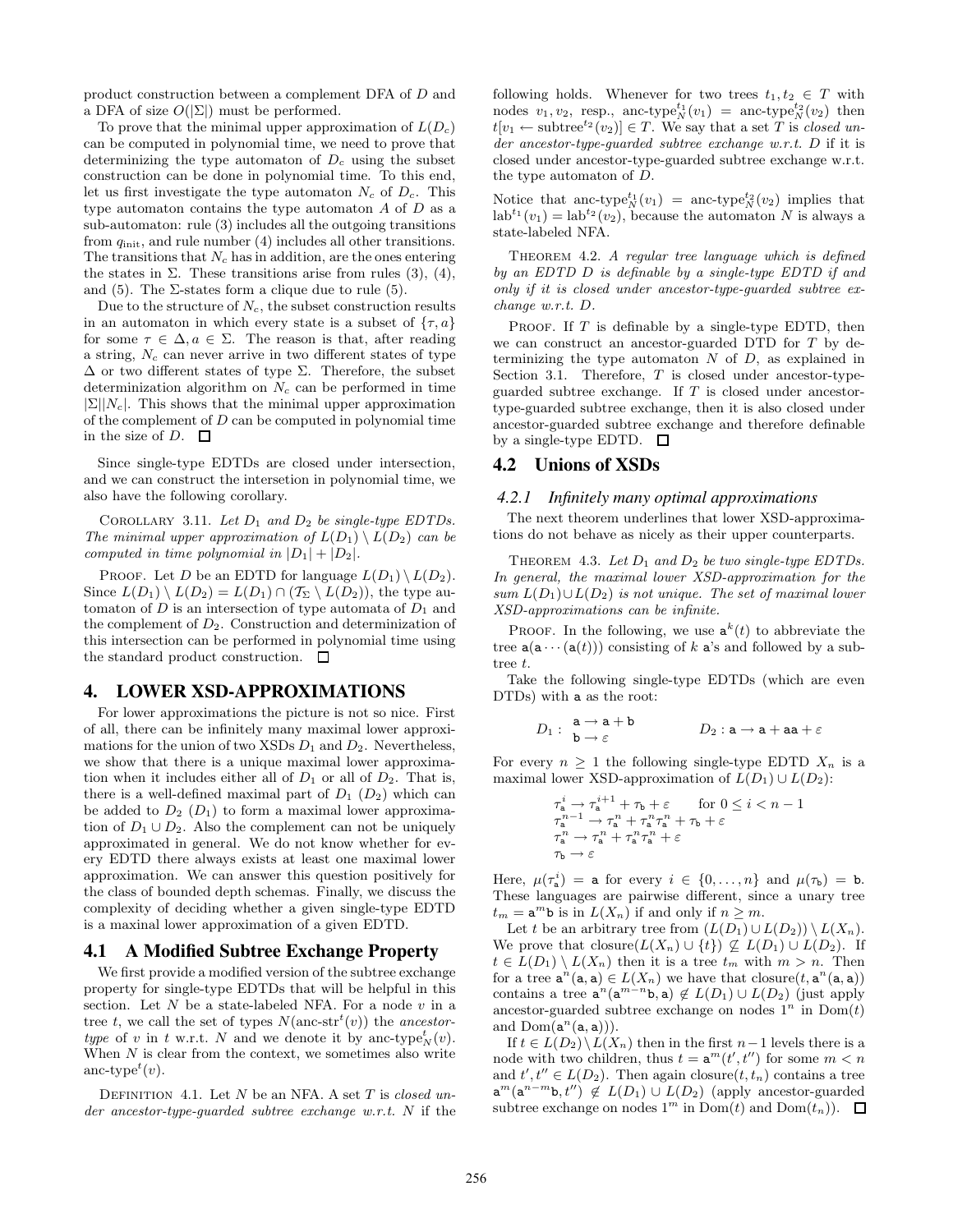#### 4.2.2 Uniquely extending  $D_1$  or  $D_2$

In this section, we show that one can compute a maximal lower XSD-approximation of  $L(D_1) \cup L(D_2)$  which includes  $L(D_1)$  and that such a maximal approximation containing  $L(D_1)$  is unique. That is, we are looking for the maximal set  $Y \subseteq L(D_2)$  such that  $L(D_1) \cup Y$  is a maximal lower XSD-approximation of  $L(D_1) \cup L(D_2)$ . This set Y needs to come from the set of non-violating trees, as defined next:

DEFINITION 4.4. Let  $D_1$  and  $D_2$  be single-type EDTDs. The set of *non-violating trees* from  $L(D_2)$  with respect to  $D_1$  is defined as

$$
nv(D_2, D_1) := \{t \in L(D_2) \mid \forall t_1 \in L(D_1) closure(t_1, t) \subseteq L(D_1) \cup L(D_2)\}.
$$

That is,  $nv(D_2, D_1)$  contains all individual trees t for which closure( $D_1 \cup \{t\}$ ) remains within the union of  $D_1$  and  $D_2$ . If we want to find a set  $Y \subseteq L(D_2)$  such that  $L(D_1) \cup Y$  is a maximal lower XSD-approximation of  $L(D_1) \cup L(D_2)$ , then clearly  $Y \subseteq \text{nv}(D_2, D_1)$ , otherwise  $L(D_1) \cup Y \nsubseteq L(D_1) \cup$  $L(D_2)$ . We show that, in fact, if  $Y = \text{nv}(D_2, D_1)$ , then  $L(D_1) \cup Y$  is definable by a single-type EDTD. From the above, it then follows that  $L(D_1) \cup Y$  is a maximal lower XSD-approximationof  $L(D_1) \cup L(D_2)$ . Therefore, the remainder of this section is devoted to proving that  $L(D_1) \cup Y$ is definable by a single-type EDTD.

Let  $D_i = (\Sigma, \Delta_i, d_i, S_{d_i}, \mu_i)$  for  $i \in \{1, 2\}$ . Moreover let  $A_i = (\Delta_i \oplus q_I, \Sigma, \delta_i, q_I)$  be the type automaton for  $D_i$ .

Let  $t \in L(D_2)$  and  $t_1 \in L(D_1)$  be two trees. Clearly closure $(t_1, t) \subseteq L(D)$ , where  $D = (\Sigma, \Delta, d, S_d, \mu)$  is a singletype EDTD such that  $L(D) = \text{closure}(L(D_1) \cup L(D_2))$ . Thus from Theorem 4.2 we have that closure $(t_1, t)$  is closed under ancestor-type-guarded subtree exchange w.r.t. D. From the construction in Theorem 3.7, the type set for D is  $\Delta$  =  $(\Delta_1 \cup {\{\perp\}}) \times (\Delta_2 \cup {\{\perp\}}).$ 

Therefore a tree  $t \in L(D_2)$  belongs to  $\text{nv}(D_2, D_1)$  if and only if for every  $t_1 \in L(D_1)$  and all nodes  $v \in Dom(t)$ ,  $v_1 \in \text{Dom}(t_1)$ , such that anc-type<sup>t</sup> $(v) = \text{anc-type}^{t_1}(v_1)$ , we have that

- (a)  $t[v \leftarrow \text{subtree}^{t_1}(v_1)] \in L(D_1) \cup L(D_2)$ , and
- (b)  $t_1[v_1 \leftarrow \text{subtree}^t(v)] \in L(D_1) \cup L(D_2).$

This is one characterization of all trees  $t$  belonging to  $nv(D_2, D_1)$ . However, we need another one which does not explicitly mention  $t_1$ .

Thereto, for  $i \in \{1,2\}$  and  $\tau = (\tau_1, \tau_2) \in \Delta$ , we define the following sets:

$$
S_i(\tau) := \{ \text{subtree}^t(v) \mid t \in L(D_i), \text{anc-type}^t(v) = \tau \},
$$
  

$$
C_i(\tau) := \{ \text{context}^t(v) \mid t \in L(D_i), \text{anc-type}^t(v) = \tau \}.
$$

We call a type  $\tau \in \Delta$  an s-type if it satisfies the condition  $S_1(\tau) \setminus S_2(\tau) \neq \emptyset$ . We call this type a c-type if it satisfies the condition  $C_1(\tau) \setminus C_2(\tau) \neq \emptyset$ . Of course, a type can be both an s-type and a c-type.

With these definitions we can state that a tree  $t \in L(D_2)$ belongs to  $nv(D_2, D_1)$  if and only if, for every node  $v \in$  $Dom(t)$  and  $\tau = anc-type^{t}(v)$ ,

- (a') if  $\tau$  is an s-type, then context<sup>t</sup> $(v) \in C_1(\tau)$ ,
- (b') if  $\tau$  is a c-type, then subtree<sup>t</sup> $(v) \in S_1(\tau)$ .

We prove that  $(a)$  is satisfied if and only if  $(a')$  is. For the if part, let  $t_1 \in L(D_1)$  and  $v_1 \in Dom(t_1)$  such that anc-type<sup>t<sub>1</sub></sup>( $v_1$ ) =  $\tau$ . If  $t_1'$  = subtree<sup>t<sub>1</sub></sup>( $v_1$ )  $\in S_2(\tau)$ , then clearly  $t[v \leftarrow t_1'] \in L(D_2)$ . On the other hand, if  $t_1' \in$  $S_1(\tau) \setminus S_2(\tau)$ , then  $\tau$  is an s-type. Therefore applying (a') we get that context<sup> $t$ </sup> $(v) \in C_1(\tau)$  and  $t[v \leftarrow t'_1] \in L(D_1)$ .

For the only if part,  $\tau$  is an s-type and thus there exists a tree  $t_1 \in L(D_1)$  and  $v_1 \in \text{Dom}(t_1)$  such that anc-type<sup> $t_1$ </sup> $(v_1)$  =  $\tau$  and  $t_1' = \text{subtree}^{t_1}(v_1) \in S_1(\tau) \setminus S_2(\tau)$ . Therefore applying (a) we get that  $t'' = t[v \leftarrow t'_1] \in L(D_1) \cup L(D_2)$ . From the definition of  $t_1'$  it must be that  $t'' \in L(D_1)$ , and thus context<sup>t</sup><sup>'</sup>(v) = context<sup>t''</sup>(v)  $\in C_1(\tau)$ .

Similarly one can prove equivalence of (b) and (b').

Now we define a single-type EDTD  $D' = (\Sigma, \Delta, d', S_{d'})$  $\mu$ ) such that  $L(D') = \text{nv}(D_2, D_1)$ . Intuitively,  $D'$  will check locally whether conditions (a') and (b') are satisfied. For example, if  $\tau = (\tau_1, \tau_2)$  is a c-type, then in order to satisfy subtree<sup>t</sup> $(v) \in S_1(\tau)$  we have to check whether ch-str<sup>t</sup> $(v) \in$  $\mu_1(d_1(\tau_1))$ . From Lemma 4.5 it will follow that together these local checks test whether (a') and (b') hold.

For a type  $\tau_2 \in \Delta_2$ , we define

$$
slab(\tau_2) := \{ a \in \Sigma \mid \delta_2(\tau_2, a) \text{ is an } s\text{-type} \}.
$$

For every  $\tau = (\tau_1, \tau_2) \in \Delta$ , we define d' such that

$$
\mu(d'(\tau)) = \begin{cases} \mu_2(d_2(\tau_2)) \cap \mu_1(d_1(\tau_1)) & \text{if } \tau \text{ is a } c\text{-type} \\ (\mu_2(d_2(\tau_2)) \cap (\Sigma \setminus \text{slab}(\tau_2))^*) \\ \cup (\mu_2(d_2(\tau_2)) \cap \mu_1(d_1(\tau_1)) \\ \cap (\Sigma^* \cdot \text{slab}(\tau_2) \cdot \Sigma^*)) & \text{if } \tau \text{ is not a } c\text{-type} \end{cases}
$$

That is, when  $\tau$  is a c-type,  $\mu(d'(\tau))$  contains exactly the intersection of  $\mu_1(d_1(\tau_1))$  and  $\mu_2(d_2(\tau_2))$ . When  $\tau$  is not a c-type, it contains the strings in  $\mu_2(d_2(\tau_2))$  for which none of the symbols lead to an s-type, and the strings in  $\mu_2(d_2(\tau_2))\cap$  $\mu_1(d_1(\tau_1))$ , for which one of the elements leads to an s-type.

Moreover, in  $d'(\tau)$ , the type associated to any alphabet symbol *a*, i.e., the type  $\tau'$  such that  $\mu(\tau') = a$ , is  $\tau' = (\delta_1(\tau_1, a)), \delta_2(\tau_2, a))$ .  $\delta_1(\tau_1, a), \delta_2(\tau_2, a))$ .

To show that  $L(D') = \text{nv}(D_2, D_1)$ , we need the following lemma.

LEMMA 4.5. Let  $t \in L(D')$ ,  $v, u \in Dom(t)$  and  $\tau_v =$  $\text{anc-type}^t(v)$ ,  $\tau_u = \text{anc-type}^t(u)$ . Then,

- *(a) if*  $\tau_v$  *is an s-type and u is the parent of v, then*  $\tau_u$  *is an* s*-type;*
- *(b) if*  $\tau_v$  *is an s-type and u is a sibling of v, then*  $\tau_u$  *is a* c*-type; and,*
- *(c)* if  $\tau_v$  *is a c-type and u is a child of v, then*  $\tau_u$  *is a c-type.*

We show that any tree  $t \in L(D')$  satisfies (a') and (b') and thus  $L(D') \subseteq \text{nv}(D_2, D_1)$ . Thereto, let  $t \in L(D')$ ,  $v \in$  $Dom(t)$  and  $\tau = (\tau_1, \tau_2)$  = anc-type<sup>t</sup>(v). From the definition of  $d'(\tau)$ , if  $\tau$  is a c-type or v has a child which type is an s-type, then  $\mu(d'(\tau)) \subseteq \mu_1(d_1(\tau_1)).$ 

To show that (b') holds, suppose that  $\tau$  is a c-type. Then applying Lemma 4.5(c) recursively we get that, for every descendant u of v, with the type  $\tau_u = (\tau_{u,1}, \tau_{u,2}) = \text{anc-type}^t(u)$ ,  $\tau_u$  is a c-type. Hence, by construction of d',  $\mu(d'(\tau_u)) \subseteq$  $\mu_1(d_1(\tau_{u,1}))$ . It follows that subtree<sup>t</sup> $(v) \in S_1(\tau)$ .

For (a'), assume that  $\tau$  is an s-type. By Lemma 4.5(a) and (b), for every  $u \in Dom($ context<sup>t</sup> $(v)$ ), the type  $\tau_u =$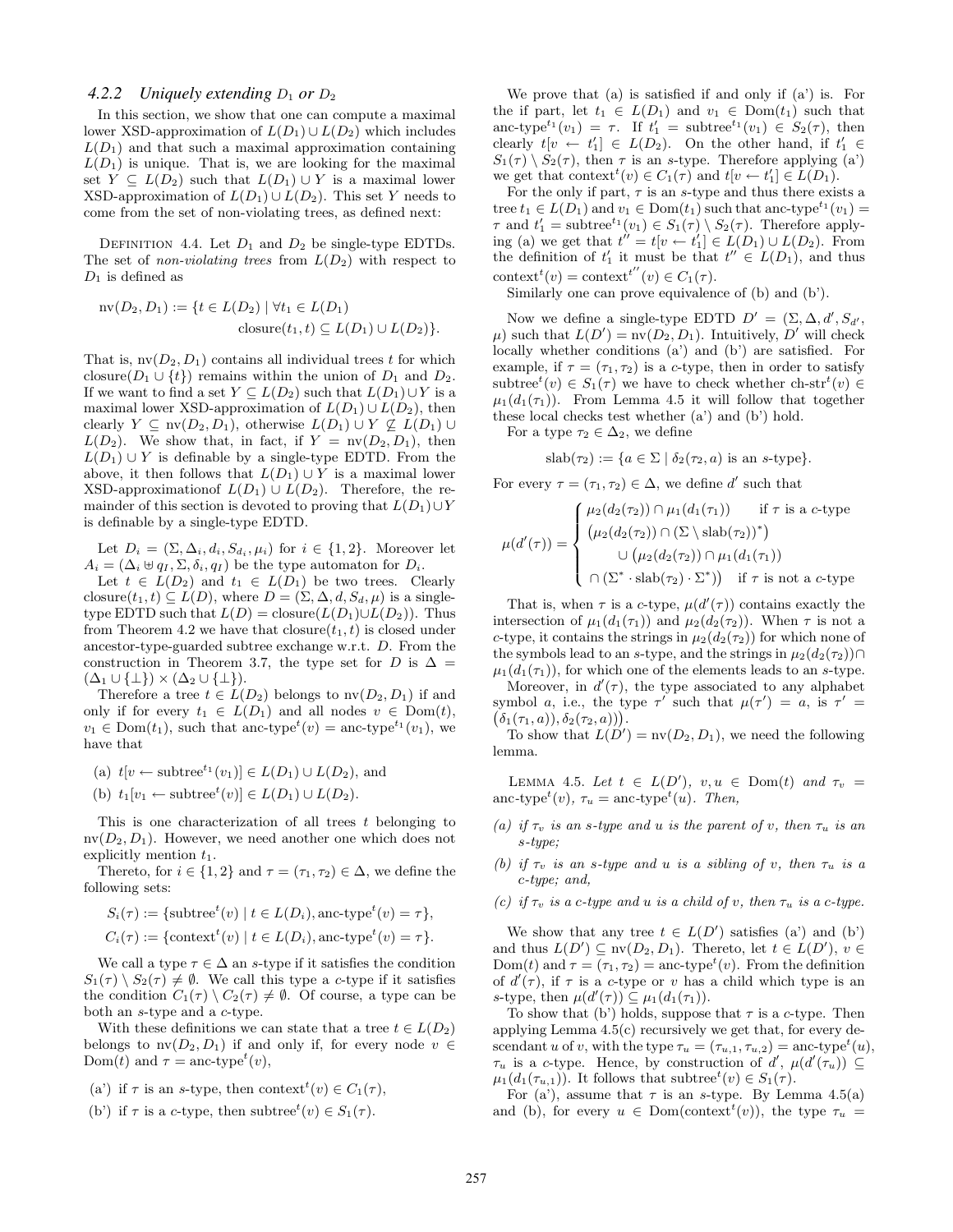anc-type<sup> $t(u)$ </sup> is either an s-type or a c-type. More specifically, for all such nodes  $u$  not on the path from the root to v,  $\tau_u$  is a c-type. Thus, by construction of d',  $\mu(d'(\tau_u)) \subseteq$  $\mu_1(d_1(\tau_{u,1}))$ . For all nodes u on the path from the root to v,  $\tau_u$  is an s-type. As any such node thus has a child which has an s-type, again by construction of  $d', \mu(d'(\tau_u)) \subseteq$  $\mu_1(d_1(\tau_{u,1}))$ . Hence, context<sup>t</sup> $(v) \in C_1(\tau)$ .

Therefore,  $t$  satisfies conditions  $(a')$  and  $(b')$  and thus  $L(D') \subseteq \text{nv}(D_2, D_1)$ . On the other hand, it can be shown that every tree which satisfies (a') and (b') belongs to  $L(D')$ and thus  $\text{nv}(D_2, D_1) \subseteq L(D')$ . Hence,  $L(D') = \text{nv}(D_2, D_1)$ .

LEMMA 4.6. Let  $D_1$  and  $D_2$  be two single-type EDTDs. Then,  $\text{nv}(D_2, D_1)$  *is definable by a single-type EDTD. Moreover, it is computable in time polynomial in*  $|D_1| + |D_2|$ *.* 

PROOF. We can calculate the set of s-types and the set of c-types in polynomial time. As also the content models in  $D'$  can be constructed in polynomial time, the singletype EDTD  $D'$  which defines  $\text{nv}(D_2, D_1)$  can be computed in polynomial time.  $\Box$ 

LEMMA 4.7. Let  $D_1$  and  $D_2$  be two single-type EDTDs. *The language*  $L(D_1) \cup \text{nv}(D_2, D_1)$  *is definable by a singletype EDTD.*

PROOF. Let  $E = \text{nv}(D_2, D_1)$ . From Lemma 4.6 E is regular, thus  $L(D_1) \cup E$  is also regular.

We prove that  $L(D_1) \cup E$  is closed under ancestor-guarded subtree exchange. Assuming otherwise, there exist trees  $t_1, t_2 \in L(D_1) \cup E$  and  $t_B \in \text{closure}(t_1, t_2)$  such that  $t_B \notin$  $L(D_1) \cup E$ . From Lemma 4.6, both  $L(D_1)$  and E are closed under ancestor-guarded subtree exchange. Thus we only have to consider the case where  $t_1 \in L(D_1)$  and  $t_2 \in E$ .

From the definition of  $E, t_B \in L(D_2) \setminus E$  and there exist trees  $t_A \in L(D_1)$  and  $t \in \text{closure}(t_A, t_B)$  such that  $t \notin$  $L(D_1) \cup L(D_2)$ .

Therefore at least one of  $t(t_A, t_B(t_1, t_2)), t(t_A, t_B(t_2, t_1)),$  $t(t_B(t_1, t_2), t_A))$  or  $t(t_B(t_2, t_1), t_A))$  is a derivation tree of  $t \notin L(D_1) \cup L(D_2)$  with respect to  $L(D_1) \cup \text{nv}(D_2, D_1)$ . It can be proved that such a tree cannot exist.  $\Box$ 

THEOREM 4.8. Let  $D_1$  and  $D_2$  be single-type EDTDs. The *language*  $L(D_1) \cup \text{nv}(D_2, D_1)$  *is a maximal lower XSD-approximation of*  $L(D_1) \cup L(D_2)$ *. It is a unique maximal lower XSD-approximation which includes* L(D1)*.*

PROOF. From Lemma 4.7,  $L(D_1) \cup \text{nv}(D_2, D_1)$  is a lower XSD-approximation of  $L(D_1) \cup L(D_2)$ . It is maximal and unique from the definition of non-violating set. (Uniqueness will also follows from Corollary 4.10.)  $\Box$ 

We note that  $L(D_1) \cup \text{nv}(D_2, D_1)$  can be computed in polynomial time.

#### 4.2.3 Relation with  $D_1$  and  $D_2$ .

Previously, we have shown that when we fix  $D_1$  there is a uniquely determined maximal regular subset  $Y \subseteq L(D_2)$ such that  $L(D_1) \cup Y$  is closed under ancestor-guarded subtree exchange. It remains open whether for every regular subset  $X \subseteq L(D_1)$  there is a unique maximal regular subset  $Y \subseteq$  $L(D_2)$  such that  $X \cup Y$  is closed under ancestor-guarded subtree exchange. We show that a maximal lower XSD-approximation is uniquely defined by its intersection with  $D_1$ (and dually, it is uniquely defined by its intersection with  $D_2$ ).

We will use the following lemma.

LEMMA 4.9. *Let*  $X$ ,  $Y_1$  *and*  $Y_2$  *be tree languages.* If  $X \cup Y_1$ *and* X∪Y<sup>2</sup> *are closed under ancestor-guarded subtree exchange, then*  $X \cup \text{closure}(Y_1 \cup Y_2)$  *is also closed under ancestorguarded subtree exchange.*

Corollary 4.10. *Let* A *and* B *be two maximal lower XSD-approximations. If*  $A \cap D_1 = B \cap D_1$  *then*  $A \cap D_2 =$  $B \cap D_2$ .

PROOF. Apply Lemma 4.9 to sets  $X = A \cap D_1$ ,  $Y_1 =$  $A \cap D_2$  and  $Y_2 = B \cap D_2$ . Then we get that  $A \cap D_1 \cup$ closure( $A \cap D_2 \cup B \cap D_2$ ) is definable by a single-type EDTD and since  $\text{closure}(A \cap D_2 \cup B \cap D_2) \subseteq D_2$ , it is a lower XSDapproximation. However it is a proper superset of A, unless  $A \cap D_2 = B \cap D_2$ .  $\Box$ 

#### **4.3 Complements of XSDs**

Just as in the case of unions of XSDs, maximal lower XSDapproximations are not unique for complements of XSDs.

THEOREM 4.11. Let  $D$  be a DTD and let  $D_c$  be the EDTD *for* D*'s complement. In general, there does not exist a unique maximal lower XSD-approximation of* L(Dc)*, even over unary alphabets. The set of maximal lower XSD-approximations can be infinite.*

## **4.4 EDTDs**

#### *4.4.1 Existence of Maximal Lower XSD-Approximations*

We say that a tree language T is *height-bounded* if there is a  $k \in \mathbb{N}$  such that every tree from T has height at most k. We show that there exists a maximal lower XSD-approximation for every height-bounded regular tree language.

We introduce some terminology for the proof below. Let  $(X, \leq)$  be a *partially ordered set* (or, *poset*). A *chain* C is a set of elements from X such that for all  $X, Y \in \mathcal{C}$ , either  $X \leq Y$  or  $Y \leq X$ .

A *forest* is an ordered sequence of trees (possibly empty). For a tree t and a node  $v \in \text{Dom}(t)$  such that subtree  $t(v) =$  $a(t_1,\ldots,t_n)$ , we denote by subforest<sup>t</sup> $(v)$  the forest  $t_1,\ldots,t_n$  $t_n$ .

A *monoid forest automaton* [6]  $\mathcal{A} = ((Q, +, q_0), \Sigma, \delta, F)$ is a deterministic automaton where  $(Q, +, q_0)$  is a finite monoid<sup>3</sup> (a set of states with an operation for composition of states),  $\delta : \Sigma \times Q \to Q$  is the transition function and  $F \subseteq Q$  is a set of final states. The automaton assigns to every forest t a value  $A(t) \in Q$  which is defined as follows: (i) if t is empty, then  $A(t) = q_0$ , (ii) if  $t = a(s)$  for some forest s, then  $\mathcal{A}(t) = \delta(a, \mathcal{A}(s))$ , and (iii) if  $t = t_1, \ldots, t_n$  for some trees  $t_1, \ldots, t_n$ , then  $\mathcal{A}(t) = \mathcal{A}(t_1) + \ldots + \mathcal{A}(t_n)$ . A forest is accepted by  $A$  if  $A(t) \in F$ .

Theorem 4.12. *Let* T *be a height-bounded regular tree language. For every lower XSD-approximation* X *of* T*, there is a maximal lower XSD-approximation* M *of* T *with*  $X \subseteq$ M*.*

PROOF. Let  $(X, \subseteq)$  be a poset of all lower XSD-approximations of T which include X. Obviously,  $X \in \mathcal{X}$ . Now let us take a non-empty chain  $\mathcal C$  from the poset and define  $X_{\mathcal C}$  as the union of all tree languages from  $\mathcal{C}$ . We show that  $X_{\mathcal{C}}$  is

<sup>3</sup>Recall that a monoid is a set equiped with an associative composition operator and an identity element.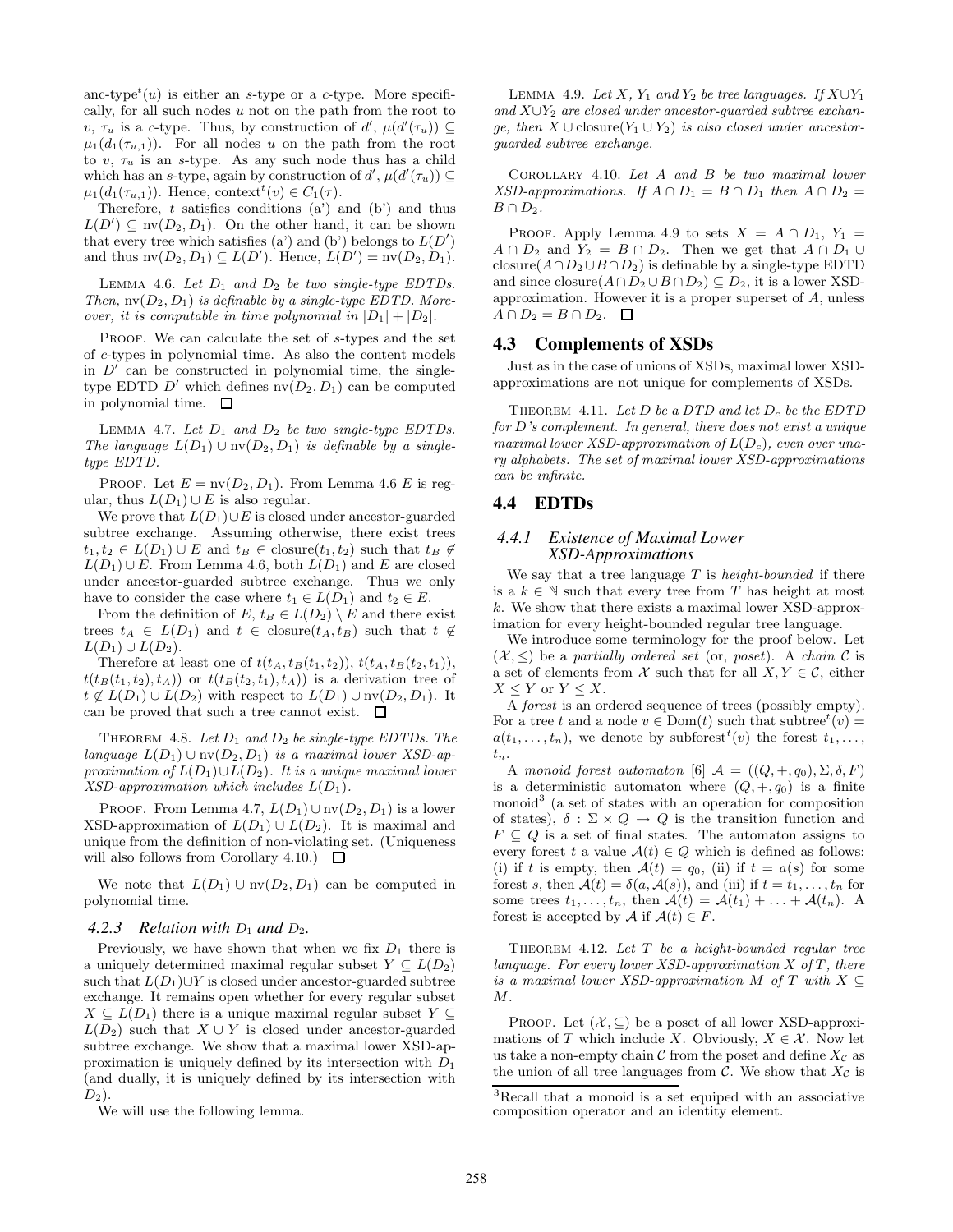closed under ancestor-guarded subtree exchange. Indeed, for any two trees  $t_1, t_2 \in X_{\mathcal{C}}$  there are two languages  $X_1, X_2 \in \mathcal{C}$ such that  $t_1 \in X_1$  and  $t_2 \in X_2$ . Since C is a chain we have either  $X_1 \subseteq X_2$  or  $X_2 \subseteq X_1$ . W.l.o.g. we assume the latter, thus  $t_1, t_2 \in X_1$ , and since  $X_1$  is a lower XSD-approximation we have closure $(t_1, t_2) \subseteq X_1 \subseteq X_{\mathcal{C}}$ .

Hence,  $X_{\mathcal{C}} \in \mathcal{X}$  and thus  $X_{\mathcal{C}}$  is an upper bound of the chain C. Therefore we can apply the Kuratowski-Zorn lemma [8] to the poset, from which it follows that there is at least one maximal element M in  $(X, \subseteq)$ .

Therefore, there is a maximal set M which satisfies  $X \subseteq$  $M \subseteq T$  and which is closed under ancestor-guarded subtree exchange. We will show that  $M$  is a regular tree language.

Let us generalize the notion of single-type EDTDs to nonregular languages. In a *generalized* single-type EDTD we allow d to map symbols to non-regular string languages. Since M is closed under ancestor-guarded subtree exchange, we can define it by a generalized single-type EDTD  $D = (\Sigma, \Delta, d, S_d, \mu)$ . Let A be the type automaton for D. Since  $M$  is height-bounded, we can take such  $D$  that for every  $\tau \in \Delta$  there is exactly one string w with  $A(w) = \tau$ . Let  $\mathcal{A} = ((Q, +, q_0), \Sigma, \delta_{\mathcal{A}}, F)$  be a monoid forest automaton for T.

Let us assume that  $M$  is not regular. The height-bounded language  $M$  is not regular if and only if there is at least one  $\tau \in \Delta$  for which  $d(\tau)$  is not regular. Let us fix such a  $\tau_{\star}$ .

For every  $a \in \Sigma$ , let  $\tau_a$  be a type which appears in  $d(\tau_\star)$ and  $\mu(\tau_a) = a$  ( $\tau_a$  is undefined if there is no such type). Moreover, let

$$
L_a = \{ \text{subtree}^t(v) \mid t \in M, v \in \text{Dom}(t), \text{anc-type}^t(v) = \tau_a \},
$$
  
\n
$$
Q_a = \{ q \in Q \mid \exists t \in L_a, \mathcal{A}(t) = q \},
$$
  
\n
$$
Q_F = \{ q \in Q \mid \exists t \in M, v \in \text{Dom}(t), \text{anc-type}^t(v) = \tau_{\star},
$$
  
\n
$$
\mathcal{A}(\text{subforest}^t(v)) = q \}.
$$

Now we build a word automaton  $\mathcal{B} = (2^Q, \Sigma, \delta_{\mathcal{B}}, \{q_0\},\)$  $2^{Q_F}\big)$  with transition function

$$
\delta_{\mathcal{B}}(S, a) = \{q_1 + q_2 \mid q_1 \in S, q_2 \in Q_a\}.
$$

Finally, we introduce  $D' = (\Sigma, \Delta, d', S_d, \mu)$  with  $d'(\tau) =$  $d(\tau)$  for any  $\tau \neq \tau_{\star}$ ,  $d'(\tau_{\star})$  contains only types from  $\{\tau_a\mid$  $a \in \Sigma$  and  $\mu(d'(\tau_{\star})) = L(\mathcal{B})$ . It is clear that  $L(D')$  is closed under ancestor-guarded subtree exchange and  $M \subset L(D')$ . We show that  $\widetilde{L}(D') \subseteq T$ .

Let  $t \in L(D')$  and let  $v_1, \ldots, v_k \in \text{Dom}(t)$  be nodes with anc-type  $\overline{t}(v_i) = \tau_{\star}$ . Let  $f_i$  = subforest  $t(v_i)$ . Since  $\mathcal{A}(f_i) \in$  $Q_F$ , we can find another forest  $f'_i$  such that

$$
\mathcal{A}(f_i) = \mathcal{A}(f'_i) \tag{1}
$$

and the tree  $t'$ , obtained by replacing every  $f_i$  with  $f'_i$ , belongs to M. Therefore,  $t' \in T$  and from (1)  $t \in T$ .

Applying the above procedure until no type  $\tau$ , with nonregular  $d(\tau)$ , can be found results in a regular set M' with  $M \subset M' \subseteq T$ . This contradicts the maximality of M and thus M is itself regular.  $\Box$ 

#### *4.4.2 Testing Maximal Lower XSD-Approximations*

Let  $S$  be a single-type EDTD that is a lower approximation of an EDTD D. It is a maximal lower approximation if and only if

there is no 
$$
t \in L(D) - L(S)
$$
, with  
closure $(L(S) \cup \{t\}) \subseteq L(D)$ .

Let  $T$  be a regular tree language and  $N$  be an NFA. The *type-closure* of T w.r.t. N, denoted by type-closure<sup>N</sup> $(T)$  is the smallest language which contains T and is closed under ancestor-type-guarded subtree exchange w.r.t. N. Due to Theorem 4.2, S is a maximal lower approximation if and only if

there is no 
$$
t \in L(D) - L(S)
$$
, with  
type-closure<sup>N</sup> $(L(S) \cup \{t\}) \subseteq L(D)$ .

In the above statement,  $N$  is the type automaton of an EDTD for closure( $L(S) \cup \{t\}$ ). One approach for an algorithm to decide whether  $S$  is a maximal lower approximation could therefore be to guess an  $N$  and  $t$  such that the above property holds. However, we do not know a size bound on both  $N$  or  $t$ .

Here, we can solve one aspect of this problem: once we know  $N$ , the size of  $t$  is no longer problematic. However, the size of  $N$  is dependent of  $t$  and therefore, can also be arbitrarily large. For this reason, we need to restrict to heightbounded tree languages. If  $L(D)$  and  $L(S)$  are height-boun- $\text{ded }$  by  $k$ , then we can bound the number of states of a deterministic type automaton for closure( $L(S) \cup \{t\}$ ) with  $k \times \Sigma \times |S|$  states. The reason is that t contains at most k|∑| different ancestor-strings w. Since closure( $L(S) \cup \{t\}$ ) is closed under ancestor-guarded subtree exchange, each such ancestor-string  $w$  must arrive in the same state in the type automaton.

More formally, let  $N_k$  be the minimal DFA for the language  $\cup_{0 \leq \ell \leq k} \Sigma^{\ell}$ . Notice that, for languages height-bounded by  $k$ , closure under ancestor-guarded subtree exchange is exactly the same as closure under type-guarded subtree exchange by  $N_k$ . Therefore, for height-bounded languages by  $k, S$  is a maximal lower approximaion if and only if

there is no 
$$
t \in L(D) - L(S)
$$
, with  
type-closure<sup>N<sub>k</sub></sup> $(L(S) \cup \{t\}) \subseteq L(D)$ .

Our plan is to construct a *tree automaton*<sup>4</sup> for the language  $\{t \in L(D) - L(S) \mid \text{type-closure}^{N_k}(L(S) \cup \{t\}) \subseteq L(D)\}.$ This tree automaton accepts the empty language if and only if  $S$  is a maximal lower approximation. Constructing such a tree automaton, however, is not trivial. The main technical difficulty lies in the following Lemma:

LEMMA 4.13. *We can construct a tree automaton for*  $\{t \in$  $L(D) - L(S)$  | *type-closure*<sup>N<sub>k</sub></sup> ({t} ∪  $L(S)$ ) ⊆  $L(D)$ } *in time double exponential in*  $|D| + |S| + |N_k|$ *.* 

Since emptiness testing is in PTIME for tree automata, we obtain the following Theorem:

Theorem 4.14. *Deciding whether a single-type EDTD* S *is a maximal lower XSD-approximation of an EDTD* D *is in 2*exptime*, if both* S *and* D *define height-bounded tree languages.*

 ${}^4\mathrm{A}$  tree automaton is an automata-theoretic model corresponding to EDTDs.